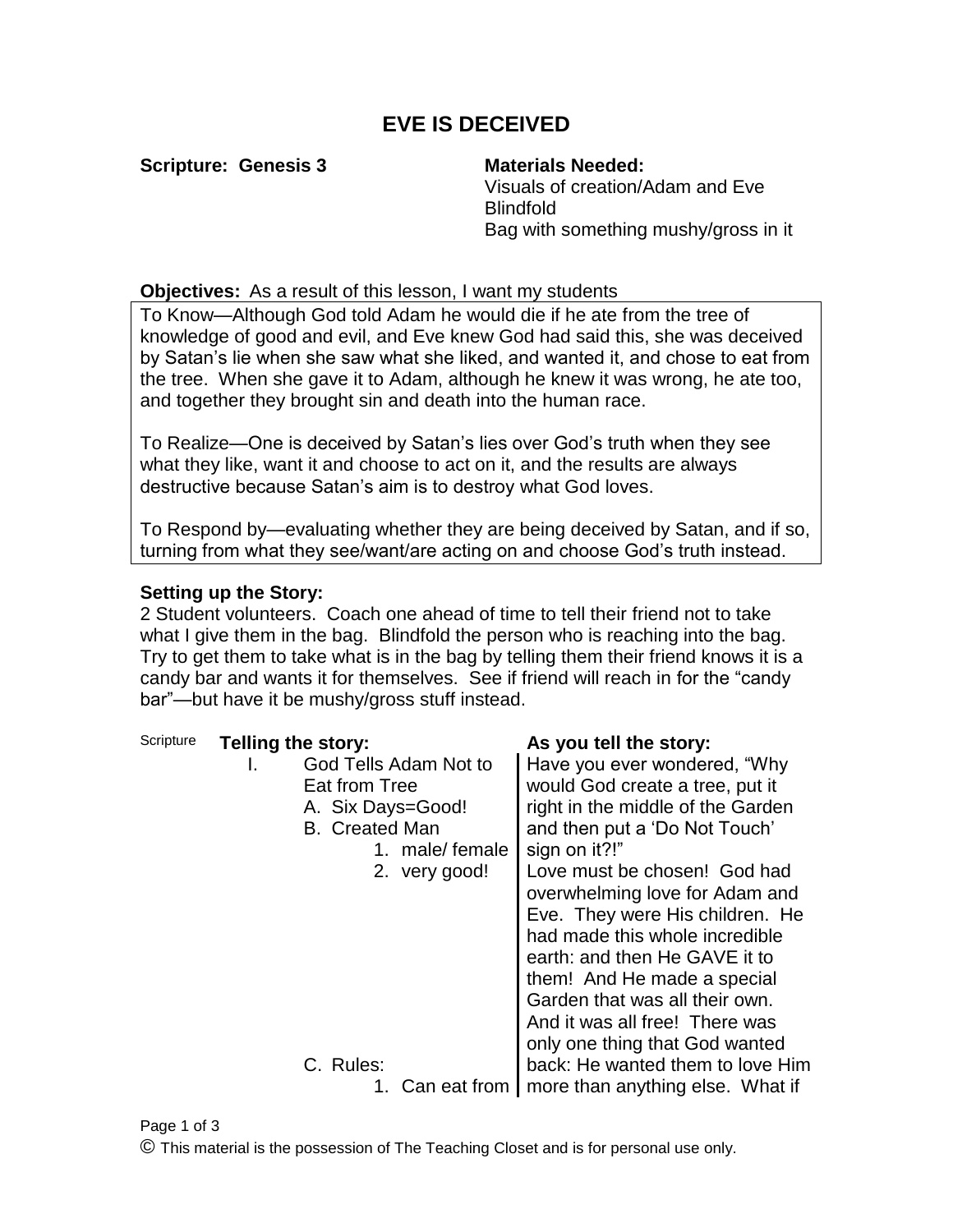|     | every tree<br>2. one tree,<br>don't eat<br>3. law of love<br>D. Consequences: You<br>will die                                                                                                                             | they only loved Him because He<br>gave them everything? Would<br>that be truly loving Him? What if<br>He commanded them to love Him<br>and said, "I am very powerful and<br>if you don't love me, I'm going to<br>beat you up." Would they love<br>Him then?<br>How would God know if they truly<br>just loved Him? If they had the<br>choice to love Him or not love<br>Him, and they CHOSE Him, then<br>He would have what He most<br>wanted from A/E.<br>So He tells Adam what will<br>happen if he eats from this tree:<br>"You will die"                                           |
|-----|---------------------------------------------------------------------------------------------------------------------------------------------------------------------------------------------------------------------------|-----------------------------------------------------------------------------------------------------------------------------------------------------------------------------------------------------------------------------------------------------------------------------------------------------------------------------------------------------------------------------------------------------------------------------------------------------------------------------------------------------------------------------------------------------------------------------------------|
| ΙΙ. | Eve is Deceived<br>A. Satan Lies<br>1. Has God<br>said, "Don't<br>eat from any<br>tree"?<br>2. "Can't eat it<br>or touch $it=$<br>we'll die."<br>3. You won't<br>die!<br>4. God knows:<br>you will be<br>wise like<br>Him | Now wait a minute! What's in this<br>for Satan? Why does he even<br>care whether or not A/E don't love<br>God? It's not like he cares about<br>them!<br>He hates God and wants to hurt<br>the thing that God loves most!<br>Every parent knows that if they<br>had a choice to have something<br>done to them or done to their<br>kids—they would choose to have<br>it done to them and not have their<br>kids harmed. Satan can't "hurt"<br>God-God is too powerful. So he<br>is going for God's son: Adam.<br>And how is he going to get to<br>Adam? Through what Adam<br>loves: Eve. |
|     | B. Eve saw: it was good<br>to look at                                                                                                                                                                                     |                                                                                                                                                                                                                                                                                                                                                                                                                                                                                                                                                                                         |
|     | C. Eve wanted: to be<br>wise                                                                                                                                                                                              | Eve really thought:<br>I like what I see.<br>I know what is good for me.<br>I will choose my way to get what I<br>want.                                                                                                                                                                                                                                                                                                                                                                                                                                                                 |
|     | D. Eve decided: to eat<br>the fruit and give to<br>Adam                                                                                                                                                                   | There is a word for this: Pride.<br>And because there was pride, Eve<br>was deceived.                                                                                                                                                                                                                                                                                                                                                                                                                                                                                                   |

© This material is the possession of The Teaching Closet and is for personal use only.